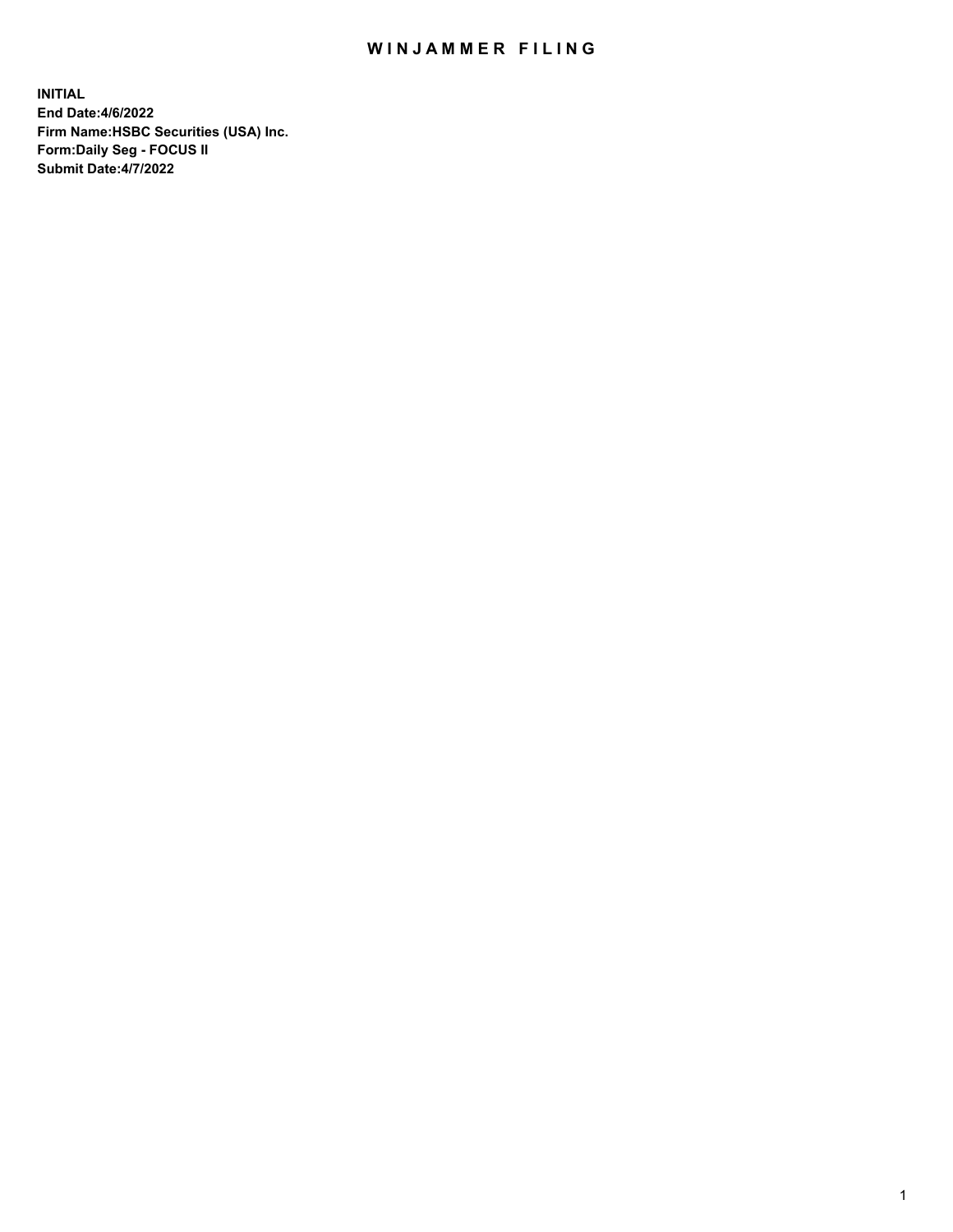**INITIAL End Date:4/6/2022 Firm Name:HSBC Securities (USA) Inc. Form:Daily Seg - FOCUS II Submit Date:4/7/2022 Daily Segregation - Cover Page**

| Name of Company                                                                                                                                                                                                                                                                                                                | <b>HSBC Securities (USA) Inc.</b>                          |
|--------------------------------------------------------------------------------------------------------------------------------------------------------------------------------------------------------------------------------------------------------------------------------------------------------------------------------|------------------------------------------------------------|
| <b>Contact Name</b>                                                                                                                                                                                                                                                                                                            | <b>Michael Vacca</b>                                       |
| <b>Contact Phone Number</b>                                                                                                                                                                                                                                                                                                    | 212-525-7951                                               |
| <b>Contact Email Address</b>                                                                                                                                                                                                                                                                                                   | michael.vacca@us.hsbc.com                                  |
| FCM's Customer Segregated Funds Residual Interest Target (choose one):<br>a. Minimum dollar amount: ; or<br>b. Minimum percentage of customer segregated funds required:% ; or<br>c. Dollar amount range between: and; or<br>d. Percentage range of customer segregated funds required between:% and%.                         | 110,000,000<br><u>0</u><br>0 <sub>0</sub><br>00            |
| FCM's Customer Secured Amount Funds Residual Interest Target (choose one):<br>a. Minimum dollar amount: ; or<br>b. Minimum percentage of customer secured funds required:%; or<br>c. Dollar amount range between: and; or<br>d. Percentage range of customer secured funds required between:% and%.                            | 15,000,000<br><u>0</u><br>0 <sub>0</sub><br>0 <sub>0</sub> |
| FCM's Cleared Swaps Customer Collateral Residual Interest Target (choose one):<br>a. Minimum dollar amount: ; or<br>b. Minimum percentage of cleared swaps customer collateral required:% ; or<br>c. Dollar amount range between: and; or<br>d. Percentage range of cleared swaps customer collateral required between:% and%. | 75,000,000<br><u>0</u><br><u>00</u><br>00                  |

Attach supporting documents CH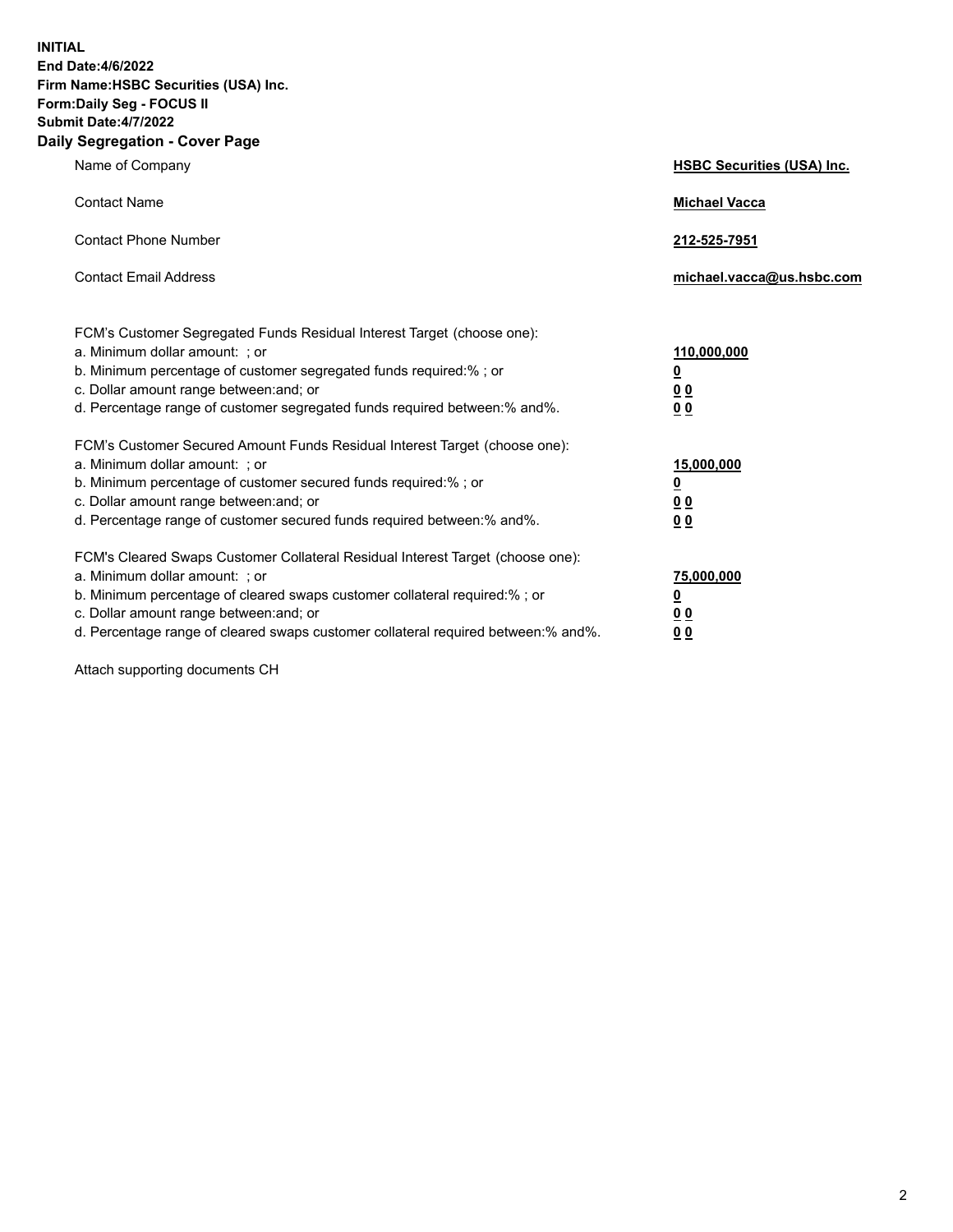**INITIAL End Date:4/6/2022 Firm Name:HSBC Securities (USA) Inc. Form:Daily Seg - FOCUS II Submit Date:4/7/2022 Daily Segregation - Secured Amounts** Foreign Futures and Foreign Options Secured Amounts Amount required to be set aside pursuant to law, rule or regulation of a foreign government or a rule of a self-regulatory organization authorized thereunder **0** [7305] 1. Net ledger balance - Foreign Futures and Foreign Option Trading - All Customers A. Cash **85,150,651** [7315] B. Securities (at market) **51,980,123** [7317] 2. Net unrealized profit (loss) in open futures contracts traded on a foreign board of trade **32,783,143** [7325] 3. Exchange traded options a. Market value of open option contracts purchased on a foreign board of trade **0** [7335] b. Market value of open contracts granted (sold) on a foreign board of trade **0** [7337] 4. Net equity (deficit) (add lines 1. 2. and 3.) **169,913,917** [7345] 5. Account liquidating to a deficit and account with a debit balances - gross amount **213,181** [7351] Less: amount offset by customer owned securities **-202,131** [7352] **11,050** [7354] 6. Amount required to be set aside as the secured amount - Net Liquidating Equity Method (add lines 4 and 5) **169,924,967** [7355] 7. Greater of amount required to be set aside pursuant to foreign jurisdiction (above) or line 6. **169,924,967** [7360] FUNDS DEPOSITED IN SEPARATE REGULATION 30.7 ACCOUNTS 1. Cash in banks A. Banks located in the United States **19,736,518** [7500] B. Other banks qualified under Regulation 30.7 **0** [7520] **19,736,518** [7530] 2. Securities A. In safekeeping with banks located in the United States **51,980,123** [7540] B. In safekeeping with other banks qualified under Regulation 30.7 **0** [7560] **51,980,123** [7570] 3. Equities with registered futures commission merchants A. Cash **0** [7580] B. Securities **0** [7590] C. Unrealized gain (loss) on open futures contracts **0** [7600] D. Value of long option contracts **0** [7610] E. Value of short option contracts **0** [7615] **0** [7620] 4. Amounts held by clearing organizations of foreign boards of trade A. Cash **0** [7640] B. Securities **0** [7650] C. Amount due to (from) clearing organization - daily variation **0** [7660] D. Value of long option contracts **0** [7670] E. Value of short option contracts **0** [7675] **0** [7680] 5. Amounts held by members of foreign boards of trade A. Cash **108,109,169** [7700] B. Securities **0** [7710] C. Unrealized gain (loss) on open futures contracts **32,783,143** [7720] D. Value of long option contracts **0** [7730] E. Value of short option contracts **0** [7735] **140,892,312** [7740] 6. Amounts with other depositories designated by a foreign board of trade **0** [7760] 7. Segregated funds on hand **0** [7765] 8. Total funds in separate section 30.7 accounts **212,608,953** [7770] 9. Excess (deficiency) Set Aside for Secured Amount (subtract line 7 Secured Statement Page 1 from Line 8) **42,683,986** [7380] 10. Management Target Amount for Excess funds in separate section 30.7 accounts **15,000,000** [7780] 11. Excess (deficiency) funds in separate 30.7 accounts over (under) Management Target **27,683,986** [7785]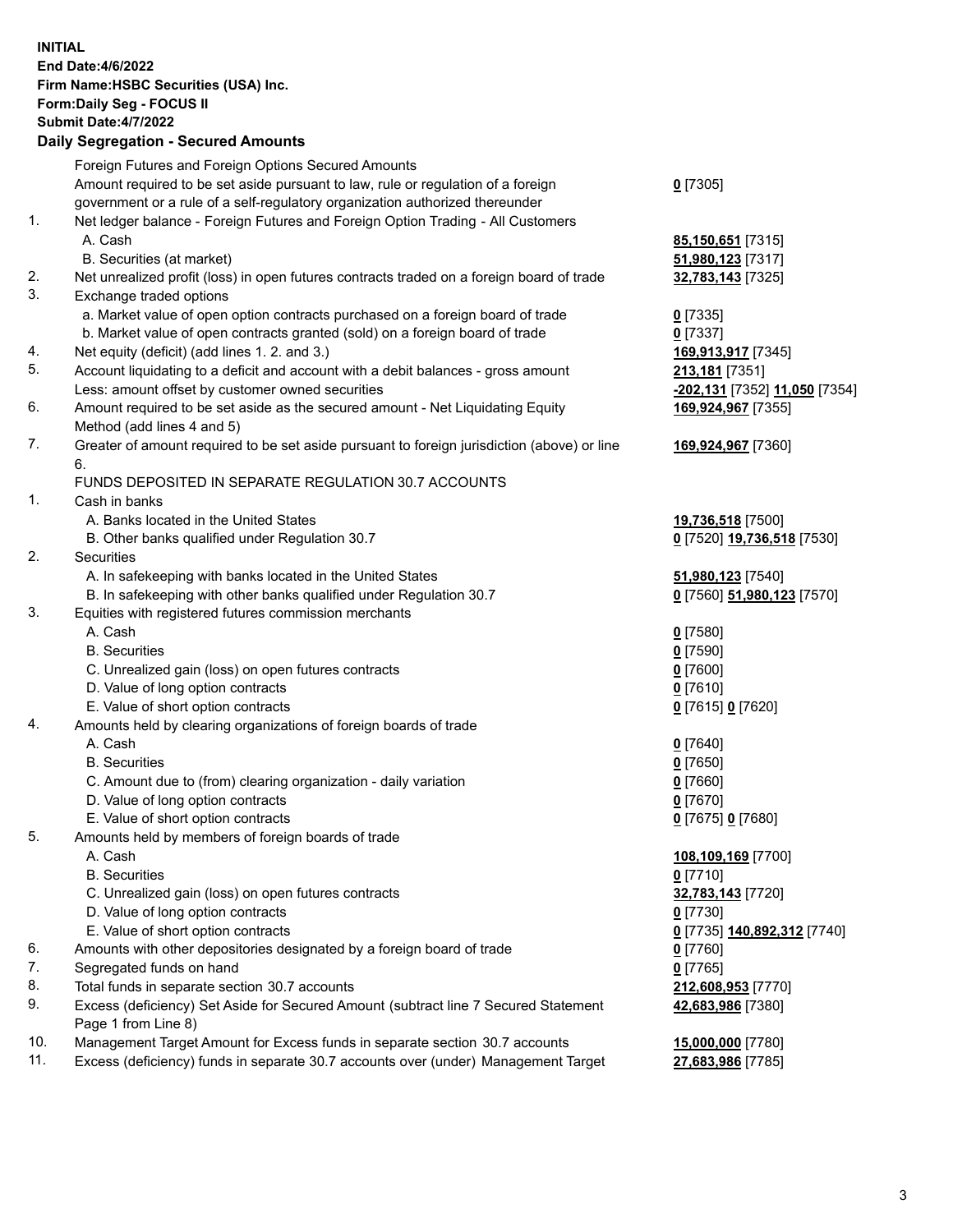| <b>INITIAL</b> | End Date: 4/6/2022<br>Firm Name: HSBC Securities (USA) Inc.<br>Form: Daily Seg - FOCUS II<br>Submit Date: 4/7/2022<br>Daily Segregation - Segregation Statement |                              |
|----------------|-----------------------------------------------------------------------------------------------------------------------------------------------------------------|------------------------------|
|                | SEGREGATION REQUIREMENTS(Section 4d(2) of the CEAct)                                                                                                            |                              |
| 1.             | Net ledger balance                                                                                                                                              |                              |
|                | A. Cash                                                                                                                                                         | 2,267,879,035 [7010]         |
| 2.             | B. Securities (at market)                                                                                                                                       | 1,124,125,722 [7020]         |
| 3.             | Net unrealized profit (loss) in open futures contracts traded on a contract market<br>Exchange traded options                                                   | -13,529,061 [7030]           |
|                | A. Add market value of open option contracts purchased on a contract market                                                                                     | 4,716,459,515 [7032]         |
|                | B. Deduct market value of open option contracts granted (sold) on a contract market                                                                             | <u>-978,200,258</u> [7033]   |
| 4.             | Net equity (deficit) (add lines 1, 2 and 3)                                                                                                                     | 7,116,734,953 [7040]         |
| 5.             | Accounts liquidating to a deficit and accounts with                                                                                                             |                              |
|                | debit balances - gross amount                                                                                                                                   | 30,197,446 [7045]            |
|                | Less: amount offset by customer securities                                                                                                                      | -23,858,187 [7047] 6,339,259 |
|                |                                                                                                                                                                 | [7050]                       |
| 6.             | Amount required to be segregated (add lines 4 and 5)                                                                                                            | 7,123,074,212 [7060]         |
|                | FUNDS IN SEGREGATED ACCOUNTS                                                                                                                                    |                              |
| 7.             | Deposited in segregated funds bank accounts                                                                                                                     |                              |
|                | A. Cash                                                                                                                                                         | 11,936,566 [7070]            |
|                | B. Securities representing investments of customers' funds (at market)                                                                                          | $0$ [7080]                   |
|                | C. Securities held for particular customers or option customers in lieu of cash (at<br>market)                                                                  | 210,801,960 [7090]           |
| 8.             | Margins on deposit with derivatives clearing organizations of contract markets                                                                                  |                              |
|                | A. Cash                                                                                                                                                         | 2,170,755,429 [7100]         |
|                | B. Securities representing investments of customers' funds (at market)                                                                                          | 174,262,153 [7110]           |
|                | C. Securities held for particular customers or option customers in lieu of cash (at<br>market)                                                                  | 838,680,272 [7120]           |
| 9.             | Net settlement from (to) derivatives clearing organizations of contract markets                                                                                 | 18,308,776 [7130]            |
| 10.            | Exchange traded options                                                                                                                                         |                              |
|                | A. Value of open long option contracts                                                                                                                          | 4,716,459,515 [7132]         |
|                | B. Value of open short option contracts                                                                                                                         | $-978,200,258$ [7133]        |
| 11.            | Net equities with other FCMs                                                                                                                                    |                              |
|                | A. Net liquidating equity                                                                                                                                       | -229,901 [7140]              |
|                | B. Securities representing investments of customers' funds (at market)                                                                                          | 0 [7160]                     |
|                | C. Securities held for particular customers or option customers in lieu of cash (at<br>market)                                                                  | 22,972,656 [7170]            |
| 12.            | Segregated funds on hand                                                                                                                                        | 51,670,834 [7150]            |
| 13.            | Total amount in segregation (add lines 7 through 12)                                                                                                            | 7,237,418,002 [7180]         |
| 14.            | Excess (deficiency) funds in segregation (subtract line 6 from line 13)                                                                                         | 114,343,790 [7190]           |
| 15.            | Management Target Amount for Excess funds in segregation                                                                                                        | 110,000,000 [7194]           |
| 16.            | Excess (deficiency) funds in segregation over (under) Management Target Amount                                                                                  | 4,343,790 [7198]             |

- 15. Management Target Amount for Excess funds in segregation<br>16. Excess (deficiency) funds in segregation over (under) Manag Excess (deficiency) funds in segregation over (under) Management Target Amount
	- Excess